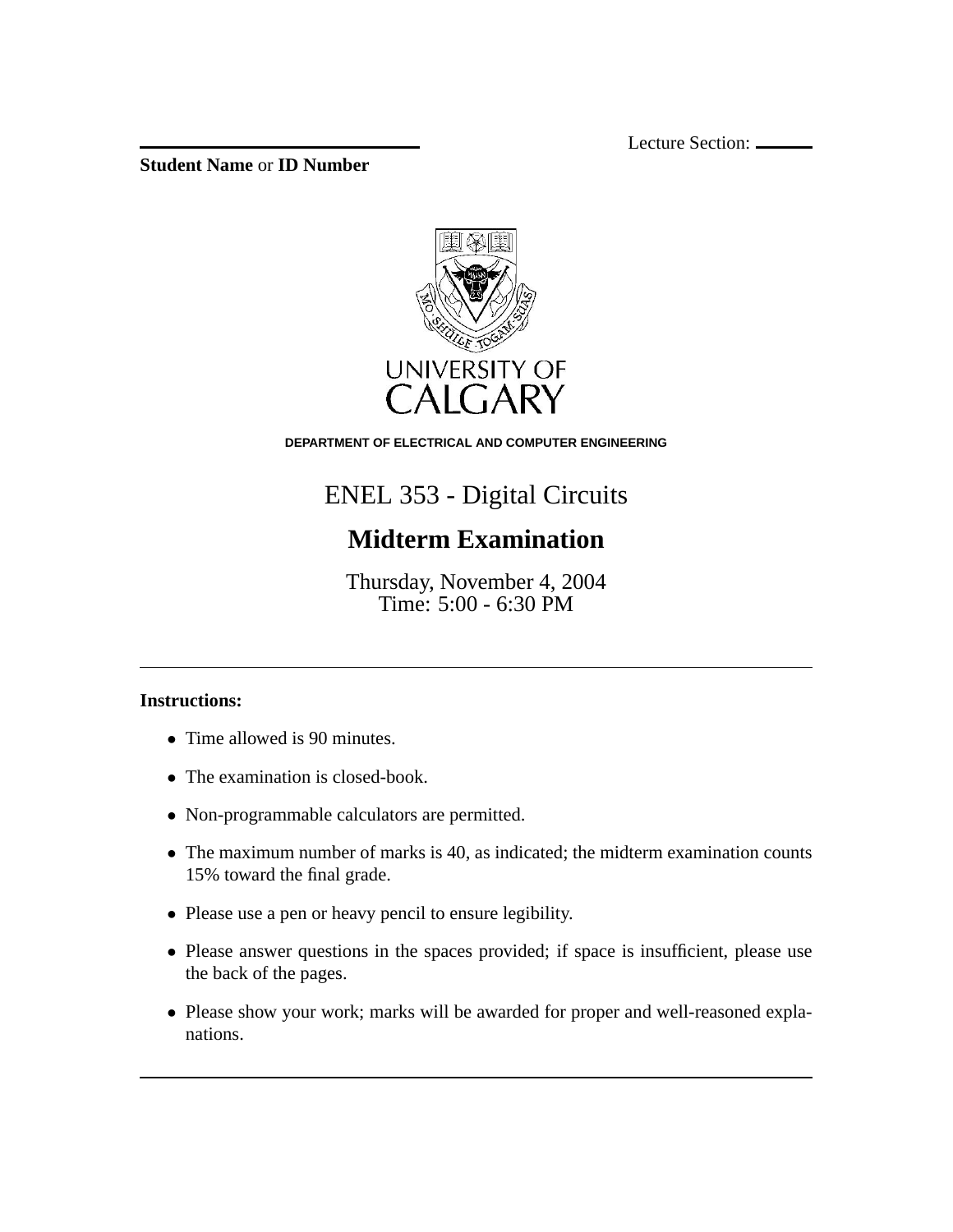*Name:* , *ID:*

- 1. **[8 marks (2 marks each).]** Consider the following 8-bit binary codes stored in a register in your computer's CPU:
	- (i) 0001 0101
	- (ii) 1001 0111
	- (a) Assuming these codes are in sign-magnitude format, give their values in decimal.

(b) Assuming these are unsigned binary codes, convert them to unsigned octal numbers.

(c) Assuming these are unsigned binary codes, convert them to unsigned decimal numbers.

(d) For your answers to part (c), find the four-digit 10's-complement of each.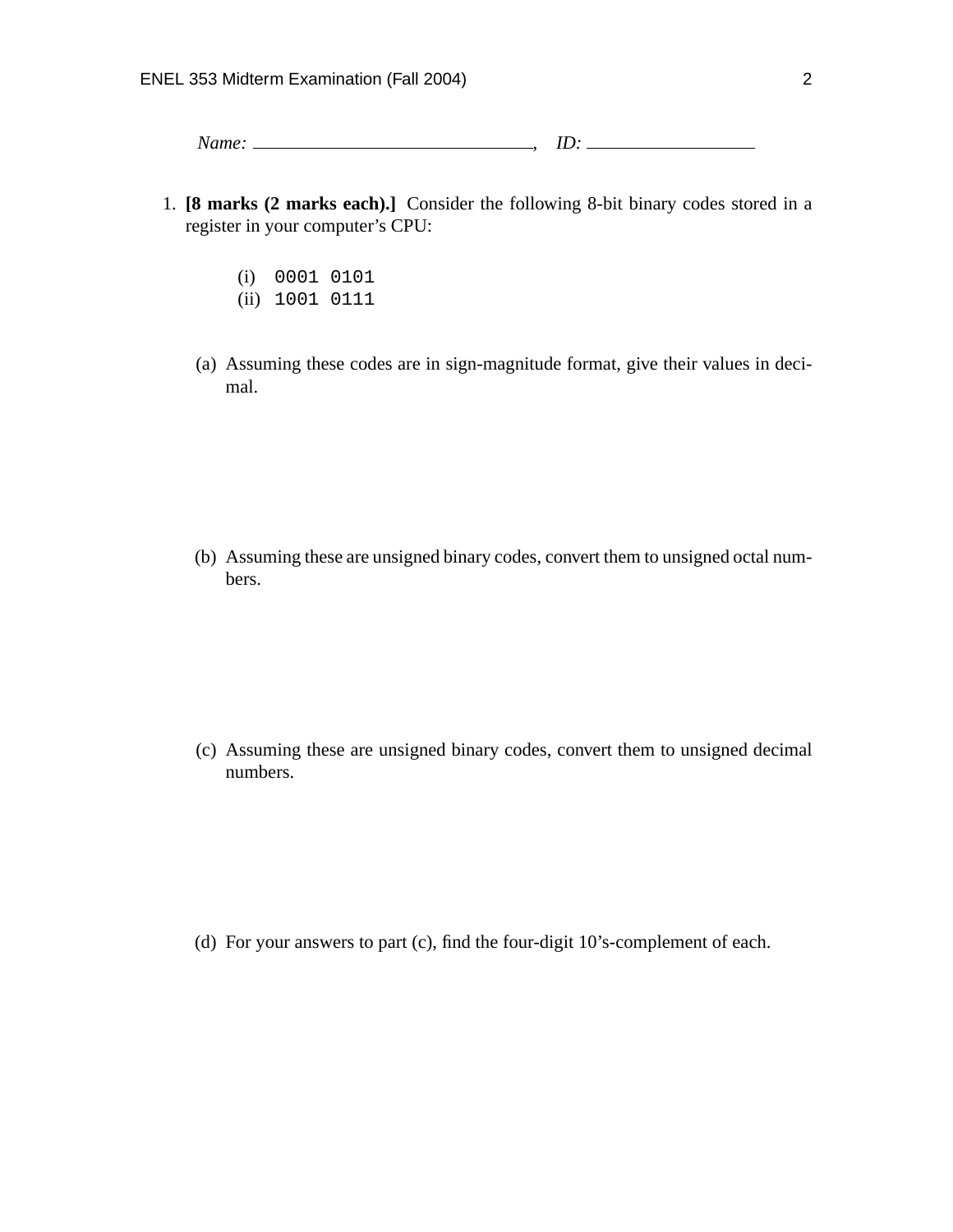2. **[4 marks.]** Assume that the binary codes given in Problem 1 are now in 8-bit 2'scomplement binary format. Perform 8-bit binary addition of these numbers, and express your answer in decimal. Explain whether or not overflow occurs.

3. **[4 marks.]** Assume that the binary codes given in Problem 1 are now in BCD format. Perform BCD addition of these numbers.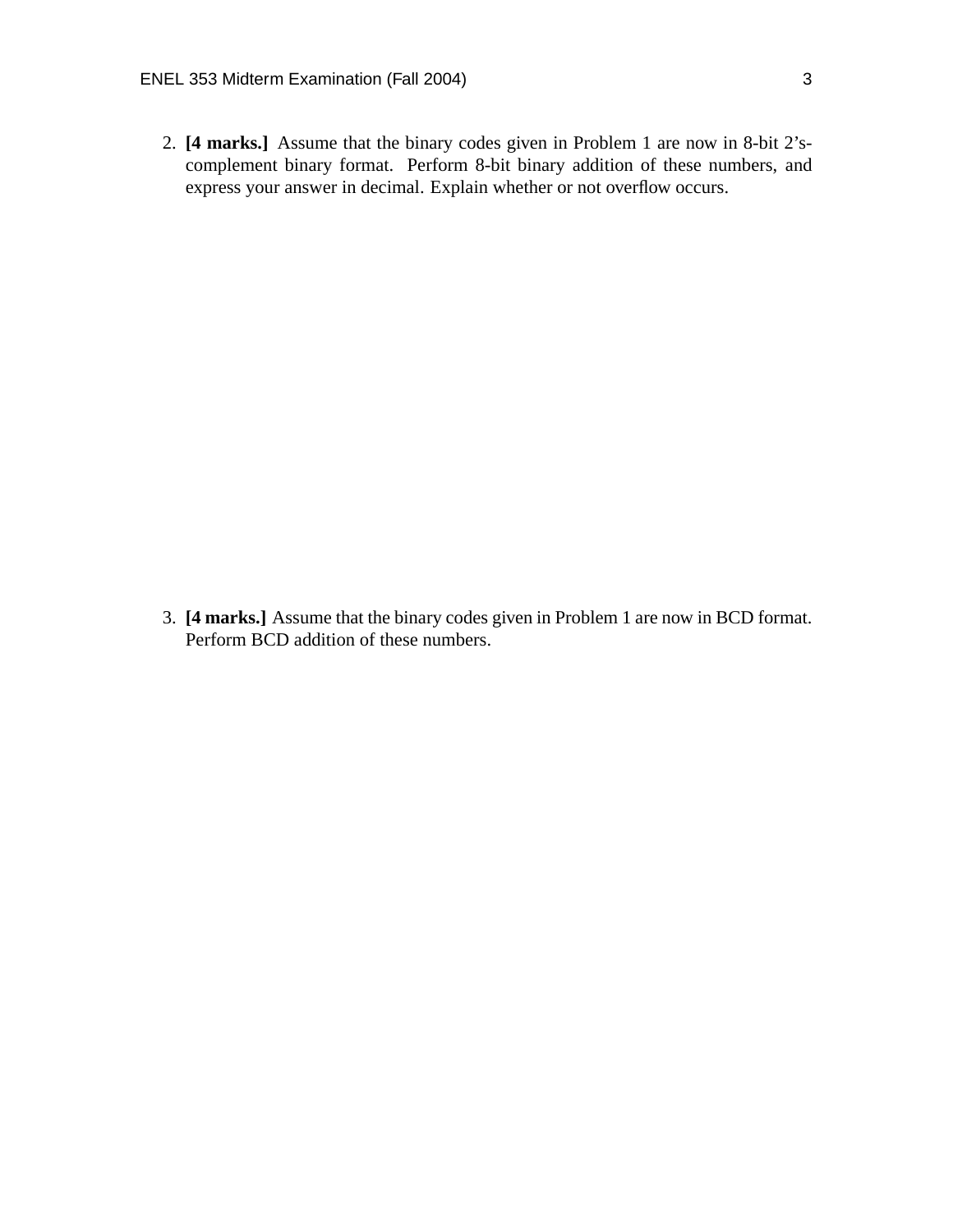4. **[18 marks total.]** A Boolean function F of four variables  $x_1, x_2, x_3$  and  $x_4$ , is given by the Karnaugh map:



(a) **[2 marks.]** Find a minimal SOP algebraic expression using this map.

(b) **[2 marks.]** Find a minimal POS expression using this map.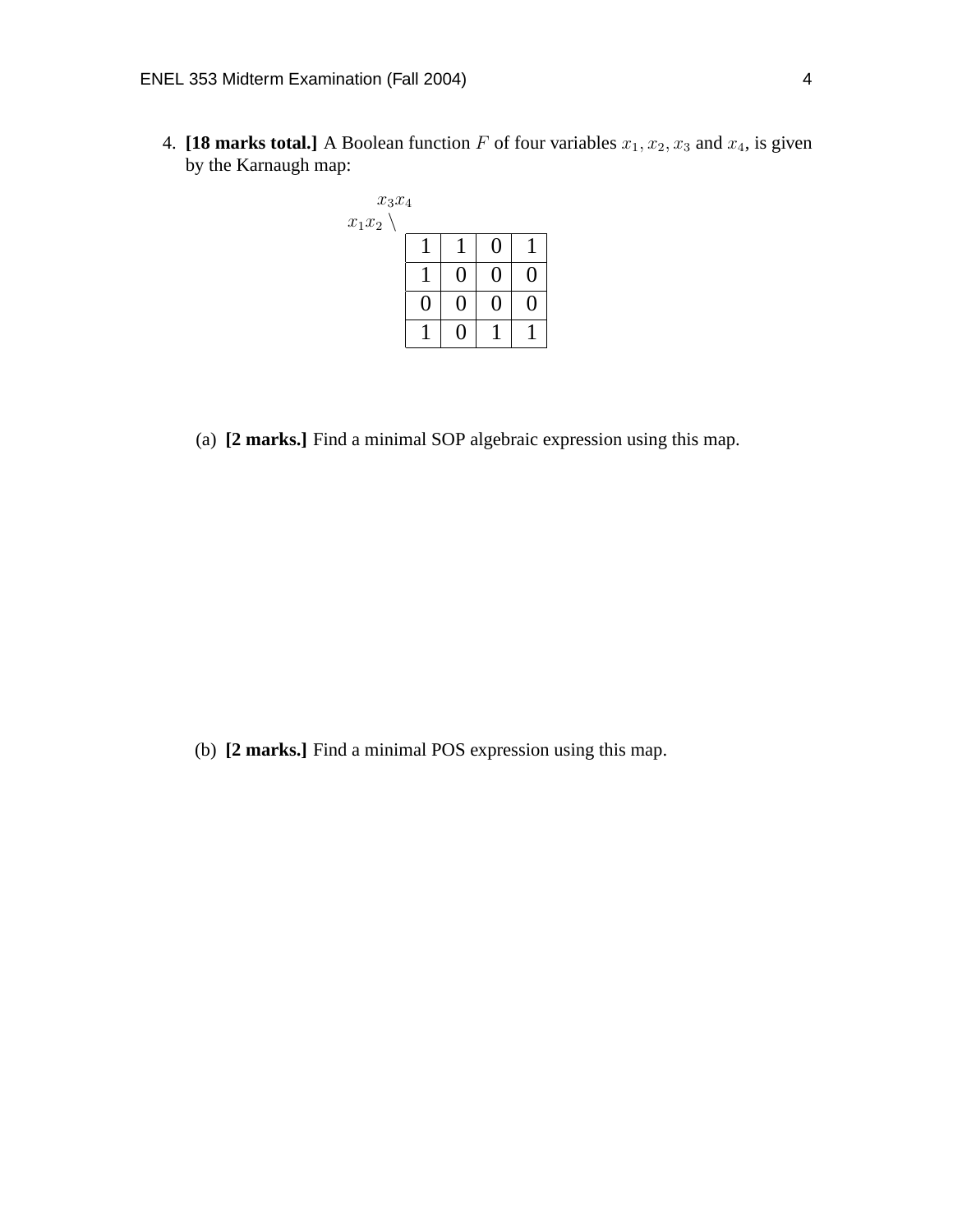(c) **[2 marks.]** Draw the logic diagram of an *OR-AND-INVERT* circuit implementation. OR and AND gates with three or more inputs are allowed. Inverters are available. *(Note: for this and all remaining parts of this problem, you may assume that the variables and their complements are available to your circuit.)*

(d) **[4 marks.]** Using logic-symbol transformations and circuit manipulation, implement whatever circuit you give in part (c) using 2-input NAND gates only. Inverters are *not* available.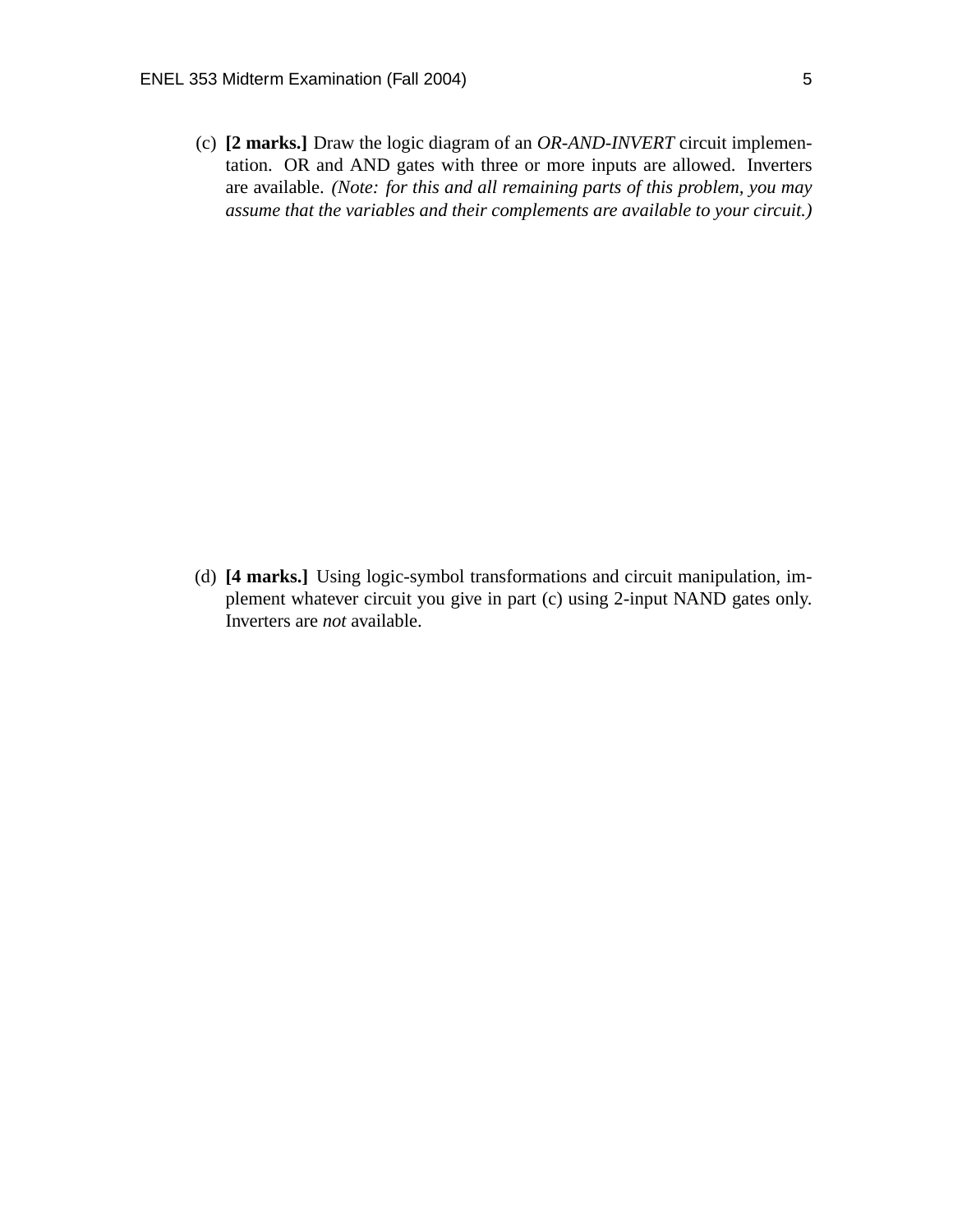(e) **[5 marks.]** Implement the logic function F using a 4-to-1 multiplexer. You may use any AND, OR, and NOT gates as necessary. *(Hint: you may use either truth table decomposition or Shannon's expansion theorem.)*

(f)  $[3 \text{ marks.}]$  Implement the logic function  $F$  using 1-to-8 decoders. You may use any AND, OR, and NOT gates as necessary.